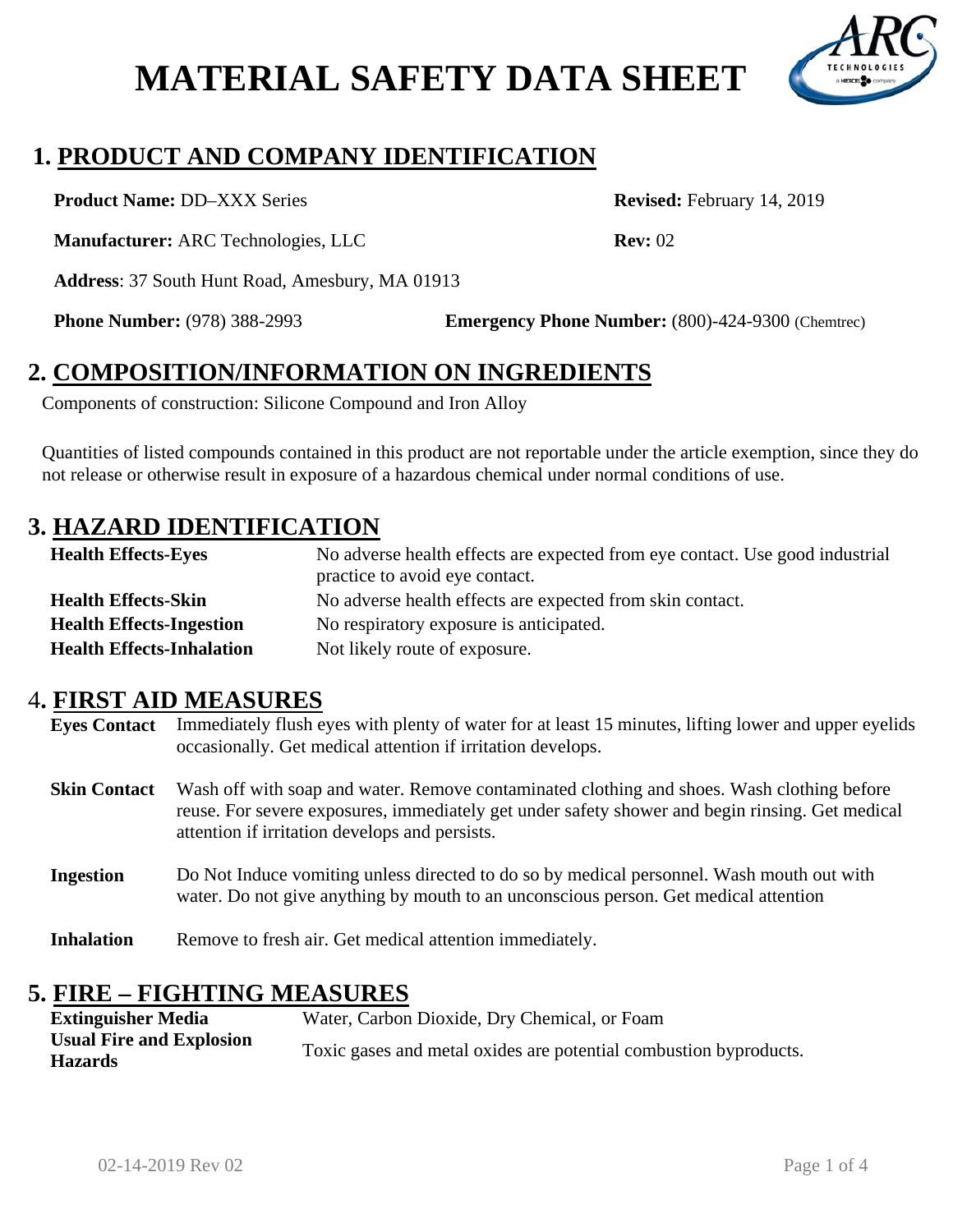

**Protective Equipment for Fire Fighting** 

Firefighters should wear NFPA compliant structural firefighting protective equipment, including self-contained breathing apparatus and full protective clothing to protect against potentially toxic and irritating fumes.

### **6. ACCIDENTAL RELEASE MEASURES**

Sweep up and place in container for disposal.

### **7. HANDLING AND STORAGE**

Handle in accordance with good industrial hygiene and safety practice. Wear suitable personal protective clothing and equipment. Avoid breathing metal fumes and/or dust.

Storage should be cool, dry, well ventilated, out of direct sunlight and away from sources of ignition.

#### **8. EXPOSURE CONTROL / PERSONAL PROTECTON**

| <b>Airborne Exposure</b>    | None                                                                                                                                                                                                                                                                                                                                                                  |
|-----------------------------|-----------------------------------------------------------------------------------------------------------------------------------------------------------------------------------------------------------------------------------------------------------------------------------------------------------------------------------------------------------------------|
| <b>Engineering Controls</b> | No specific measures necessary. Good general room ventilation is expected to be<br>adequate                                                                                                                                                                                                                                                                           |
| <b>Personal Respirators</b> | Seek professional advice prior to respirator selection and use. Follow OSHA respirator<br>regulations (29 CRF 1910.134) and, if necessary, wear a NIOSH-approved respirator.<br>Select respirator based on its suitability to provide adequate worker protection for given<br>working conditions, level of airborne contamination, and presence of sufficient oxygen. |
| <b>Eye Protection</b>       | Maintain eye wash fountain and quick-drench facilities in work area. The use of eye<br>protection is recommended when directly handling the liquid.                                                                                                                                                                                                                   |
| <b>Skin Protection</b>      | Wear impervious protective clothing, including boots, gloves, lab coat, apron or<br>coveralls, as appropriate, to prevent skin contact.                                                                                                                                                                                                                               |

#### **9. PHYSICAL AND CHEMICAL PROPERTIES**

| <b>Physical State:</b>      | Solid     |
|-----------------------------|-----------|
| Odor:                       | None      |
| <b>Color:</b>               | Gray      |
| <b>Specific Gravity:</b>    | <b>NE</b> |
| <b>Flash Point:</b>         | $>400$ °F |
| Vapor Pressure (mm Hg):     | <b>NA</b> |
| <b>Solubility in Water:</b> | Insoluble |
| <b>VOC Content:</b>         | <b>NA</b> |
|                             |           |

### **10. STABILITY AND REACTIVITY**

| Stability                |  |
|--------------------------|--|
| <b>Incompatibilities</b> |  |

This material is chemically stable **None Known**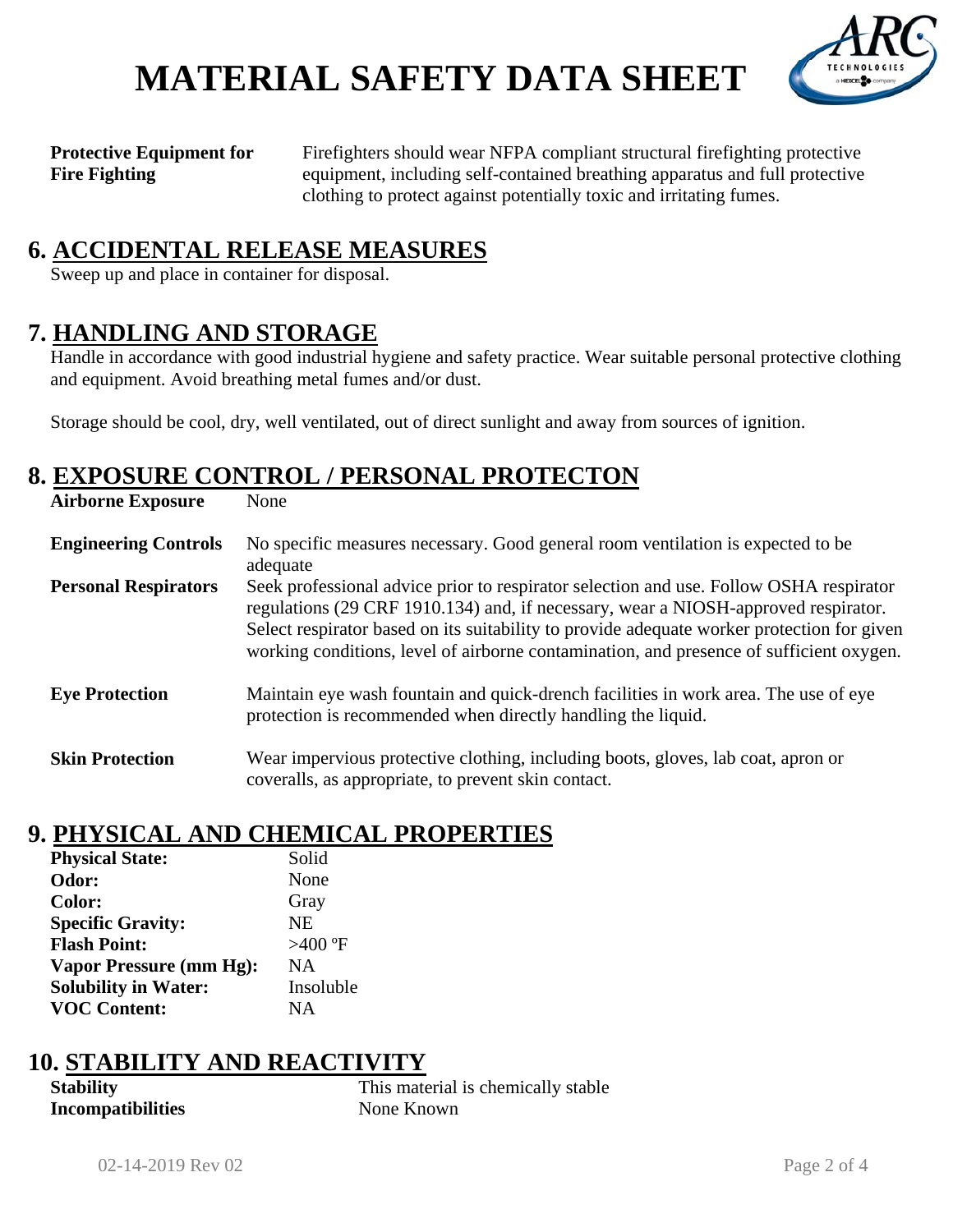

**Hazardous Decomposition Product:** Components in this product may produce irritating and/or toxic vapors and/or smoke when combusted. Carbon monoxide, carbon dioxide, silicon dioxide, formaldehyde, and metal oxide decomposition products may be liberated under fire conditions. **Hazardous Polymerization** Will not occur

## **Condition to Avoid Heat above 350 °F**

#### **11. TOXICOLOGY INFORMATION**

|                 | <b>NTP Carcinogen</b> |                    |                      |  |
|-----------------|-----------------------|--------------------|----------------------|--|
| Ingredient      | <b>Known</b>          | <b>Anticipated</b> | <b>IARC Category</b> |  |
| All ingredients | No                    | No                 | No                   |  |

### **12. ECOLOGICAL INFORMATION**

**Environmental Fate:** Data Not Available **Environmental Toxicity:** Data Not Available

#### **13. DISPOSAL CONSIDERATIONS**

Dispose in accordance with all federal, state, and local requirements.

#### **14. TRANSPORT INFORMATION**

Domestic (Land, D.O.T.) Not Regulated

International (Water, I.M.O.)

Not Regulated

### **15. REGULATORY INFORMATION**

#### **US REGULATIONS and INTERNATIONAL CHEMICAL REGISTRATION LAWS**

#### **TSCA Listing**

This product contains ingredients that are listed on or exempt from listing on the EPA Toxic Substance Control Act Chemical Inventory.

#### **MA Right to Know Law**

This product contains the following chemicals on the Massachusetts Right to Know Law: None